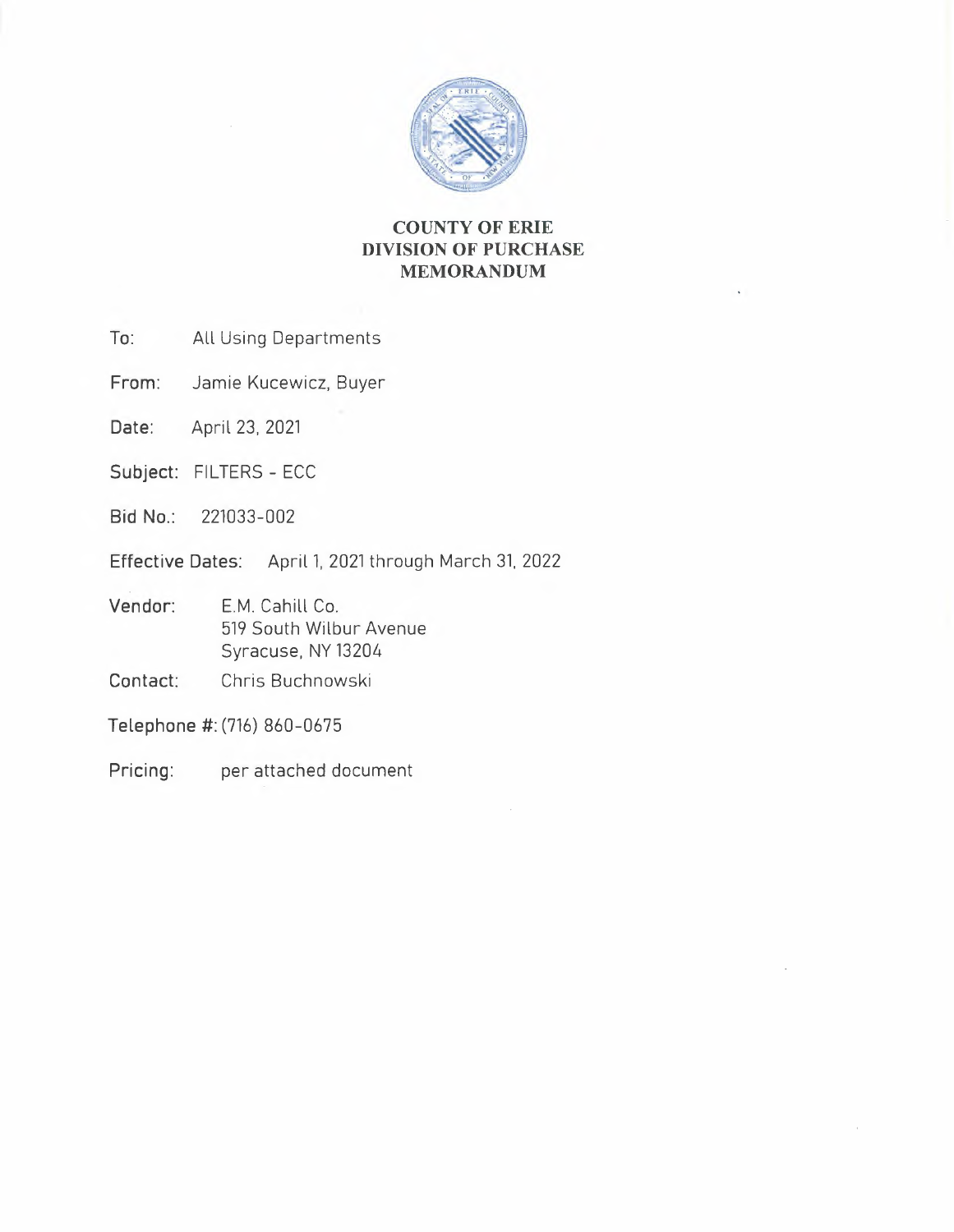

## **COUNTY OF ERIE MARK C. POLONCARZ COUNTY EXECUTIVE DIVISION OF PURCHASE INVITATION TO BID**

Bids, as stated below, will be received and publicly opened by the Division of Purchase in accordance with the attached specifications. FAX bids are unacceptable. Bids must be submitted in a sealed envelope to:

> County of Erie Division of Purchase Attention: JAMES D. KUCEWICZ, BUYER (716) 858-6336 95 Franklin Street. Room 1254 Buffalo, New York 14202-3967

|                    | NOTE: Lower left-hand corner of envelope MUST indicate the following: |
|--------------------|-----------------------------------------------------------------------|
| <b>BID NUMBER:</b> | 221033-002                                                            |

OPENING DATE: MARCH 10. 20 TIME: ll'OOAM FOR: --~F~I-L T~E~R,.,,, Sc,\_- \_ \_\_,E...,,C=C,\_\_\_\_\_ \_

 $NAME OF BIDDER:$   $\quad \quad \text{Em } C_4 h^! W^!$   $\quad \quad \text{Co}.$ 

If you are submitting other Invitations to Bid, each bid must be enclosed in a separate envelope.

Following EXHIBITS are attached to and made a part of the bid specifications, and part of any agreement entered into pursuant to this Invitation to Bid

| <u>X.</u><br>$\times$ | <b>EXHIBIT "A"</b><br>EXHIBIT "B" | - Assignment of Public Contracts<br>- Purchases by Other Local Governments or Special Districts |
|-----------------------|-----------------------------------|-------------------------------------------------------------------------------------------------|
|                       | <b>EXHIBIT "C"</b>                |                                                                                                 |
|                       |                                   | - Construction/Reconstruction Contracts                                                         |
|                       | EXHIBIT "D"                       | - Bid Bond (Formal Bid)                                                                         |
| N/A                   | EXHIBIT "E"                       | - Bid Bond (Informal Bid)                                                                       |
| X                     | <b>EXHIBIT "EP"</b>               | - Equal Pay Certification                                                                       |
|                       | EXHIBIT "F"                       | - Standard Agreement                                                                            |
| X                     | EXHIBIT "G"                       | - Non-Collusive Bidding Certification                                                           |
| $\times$              | EXHIBIT "H"                       | - MBE/ WBE Commitment                                                                           |
|                       |                                   | EXHIBIT "IC" - Insurance CLASSIFICATION "A"                                                     |
|                       |                                   | EXHIBIT "P" & EXHIBIT "PBI" - Performance Bond                                                  |
|                       |                                   | EXHIBIT "PW" - NYS Prevailing Wage                                                              |
|                       | <b>EXHIBIT "Q"</b>                | - Confined Space Program Certification                                                          |
|                       | EXHIBIT "V"                       | - Vendor Federal Compliance Certification                                                       |
|                       |                                   |                                                                                                 |

(Rev. 1/00)

ERIE COUNTY OFFICE BUILDING. 95 FRANKLIN STREET. BUFFALO. NEW YORK 14202 (716) 858-6336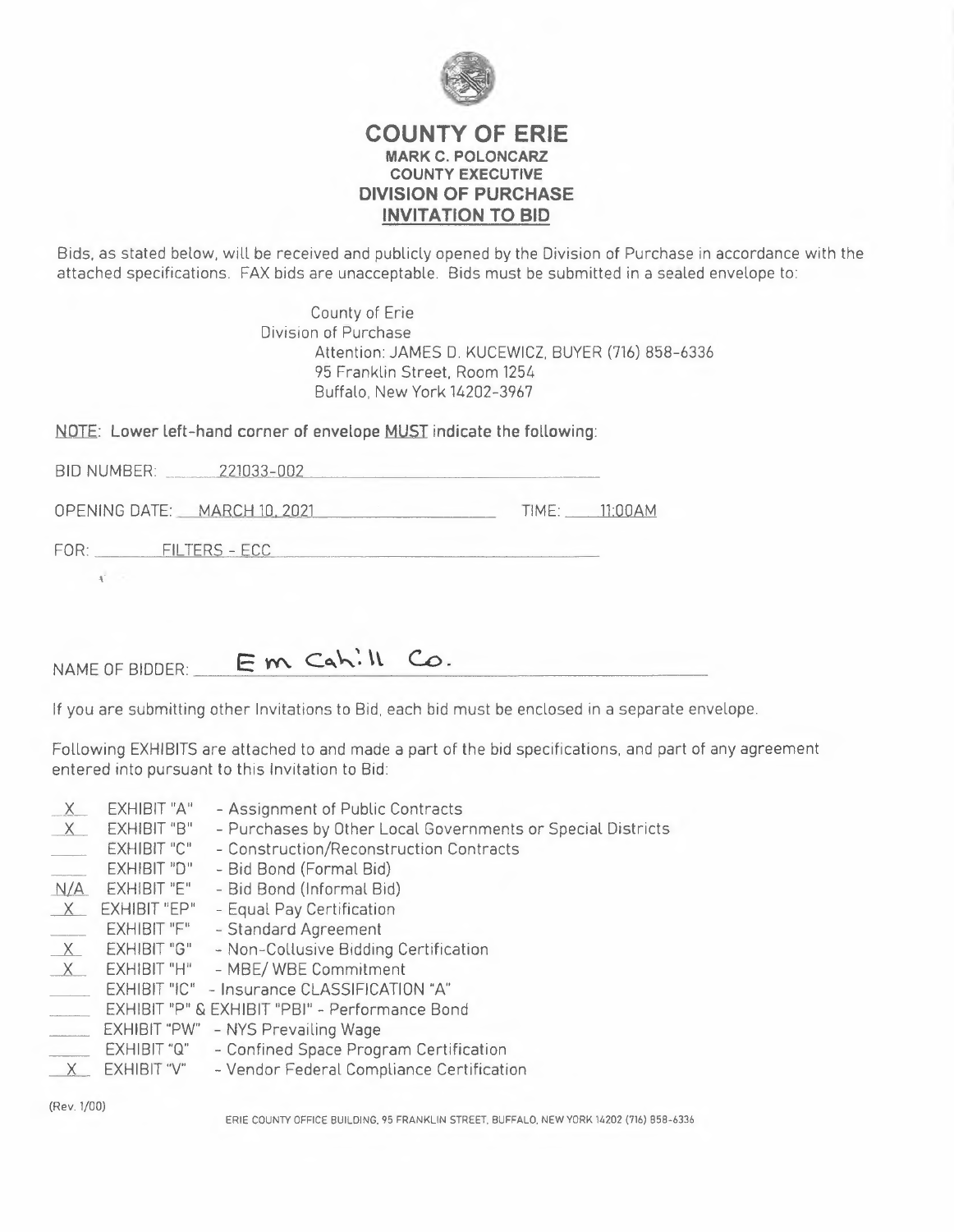# **County of Erie DIVISION OF PURCHASE NON-COLLUSIVE BIDDING CERTIFICATION**

By submission of this bid, each bidder and each person signing on behalf of any bidder certifies, and in the case of a joint bid each party thereto certifies as to its own organization, under penalty of perjury, that to the best of his knowledge and belief:

(1) the prices in this bid have been arrived at independently without collusion, consultation, communication, or agreement, for the purpose of restricting competition, as to any matter relating to such prices with any other bidder or any competitor;

(2) unless otherwise required by law, the prices which have been quoted in this bid have not been knowingly disclosed by the bidder and will not knowingly be disclosed by the bidder prior to opening, directly or indirectly, to any other bidder or to any competitor; and

(3) no attempt has been made or will be made by the bidder to induce any other person, partnership or corporation to submit or not to submit a bid for the purpose of restricting competition.

**NOTICE**  (Penal Law, Section 210.45)

IT IS A CRIME, PUNISHABLE AS A CLASS A MISDEMEANOR UNDER THE LAWS OF THE STATE OF NEW YORK, FOR A PERSON, IN AND BY A WRITTEN INSTRUMENT, TO KNOWINGLY MAKE A FALSE STATEMENT, OR TO MAKE A FALSE STATEMENT, OR TO MAKE A STATEMENT WHICH SUCH PERSON DOES NOT BELIEVE TO BE TRUE.

| BID NOT ACCEPTABLE WITHOUT FOLLOWING CERTIFICATION:               |
|-------------------------------------------------------------------|
| Affirmed under penalty of perjury this $14H$ day of March 20 $31$ |
| TERMS Net 30 DELIVERY DATE AT DESTINATION Full Freight Allowed    |
| FIRM NAME EM Cahill Co.                                           |
| ADDRESS 519 Wilbur Ave.                                           |
| Syracuse, N.Y.<br>ZH 13204                                        |
| AUTHORIZED SIGNATURE Christ Bushmeler                             |
| TYPED NAME OF AUTHORIZED SIGNATURE Christopher Buchnouski         |
| TITLE Sales - Engineer<br>$-$ TELEPHONE NO. 716 -860 - 0675       |

(Rev.1/2000) ERIE COUNTY OFFICE BUILDING, 95 FRANKLIN STREET, BUFFALO, NEW YORK 14202 (716) 858-6336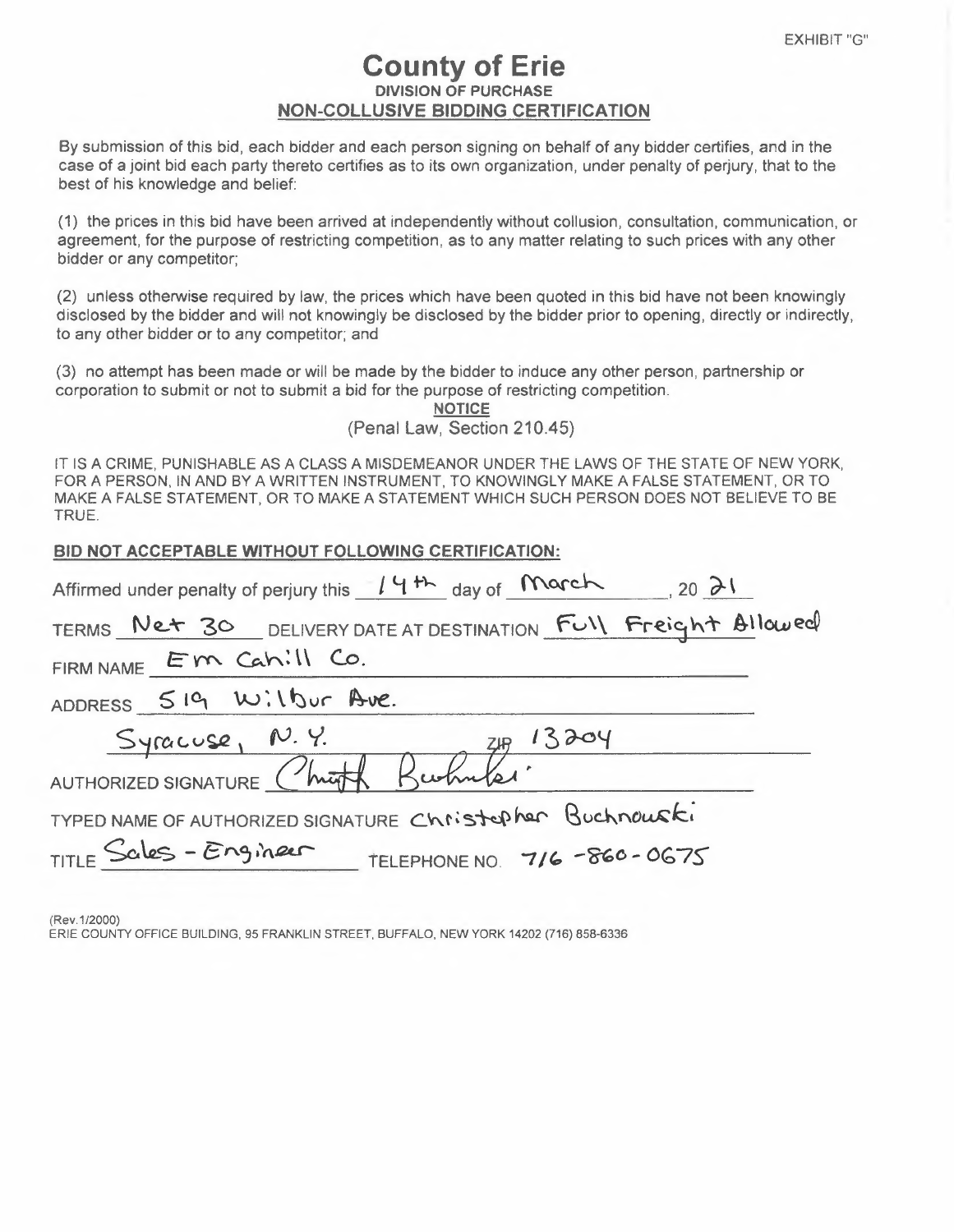## **County of Erie DIVISION OF PURCHASE BID SPECIFICATIONS**

## BID NO 221033-002

Ship to: County of Erie Attention: Various Erie Community College locations Address: (see list in bid specifications) Ship Via: Best Way

Date Required at Destination: AS REQUESTED

| <b>ITEM</b><br>NO. | QUAN<br>$-TITY$ | <b>UM</b> | <b>CATALOG NO./DESCRIPTION</b>                                       | <b>UNIT</b><br><b>PRICE</b> | TOTAL<br><b>PRICE</b> |
|--------------------|-----------------|-----------|----------------------------------------------------------------------|-----------------------------|-----------------------|
|                    |                 |           | Erie County is seeking pricing for various three-ply filters to be   |                             |                       |
|                    |                 |           | delivered "as needed" throughout the term of the contract to various |                             |                       |
|                    |                 |           | Erie Community College locations. Quantities on Price Sheets are     |                             |                       |
|                    |                 |           | estimates and actual quantities ordered may vary.                    |                             |                       |
|                    |                 |           |                                                                      |                             |                       |
|                    |                 |           | Please use attached price sheets to submit your prices.              |                             |                       |
|                    |                 |           | All shipping and delivery costs must be included in price.           |                             |                       |
|                    |                 |           |                                                                      |                             |                       |
|                    |                 |           | The contract term is April 1, 2021 through March 31, 2022.           |                             |                       |
|                    |                 |           |                                                                      |                             |                       |
|                    |                 |           |                                                                      |                             |                       |
|                    |                 |           |                                                                      |                             |                       |
|                    |                 |           |                                                                      |                             |                       |
|                    |                 |           |                                                                      |                             |                       |

**NOTE:** Bid results cannot be given over the phone. All requests

for bid results should be submitted in writing or faxed to:

**ERIE COUNTY DIVISION OF PURCHASE**  Freedom of Information Officer 95 Franklin Street, Rm. 1254 Buffalo, NY 14202 FAX#: **716/858-6465** 

**NAME OF BIDDER \_** 

(Rev. 9/95) ERIE COUNTY OFFICE BUILDING, 95 FRANKLIN STREET, BUFFALO, NEW YORK 14202 (716) 858-6336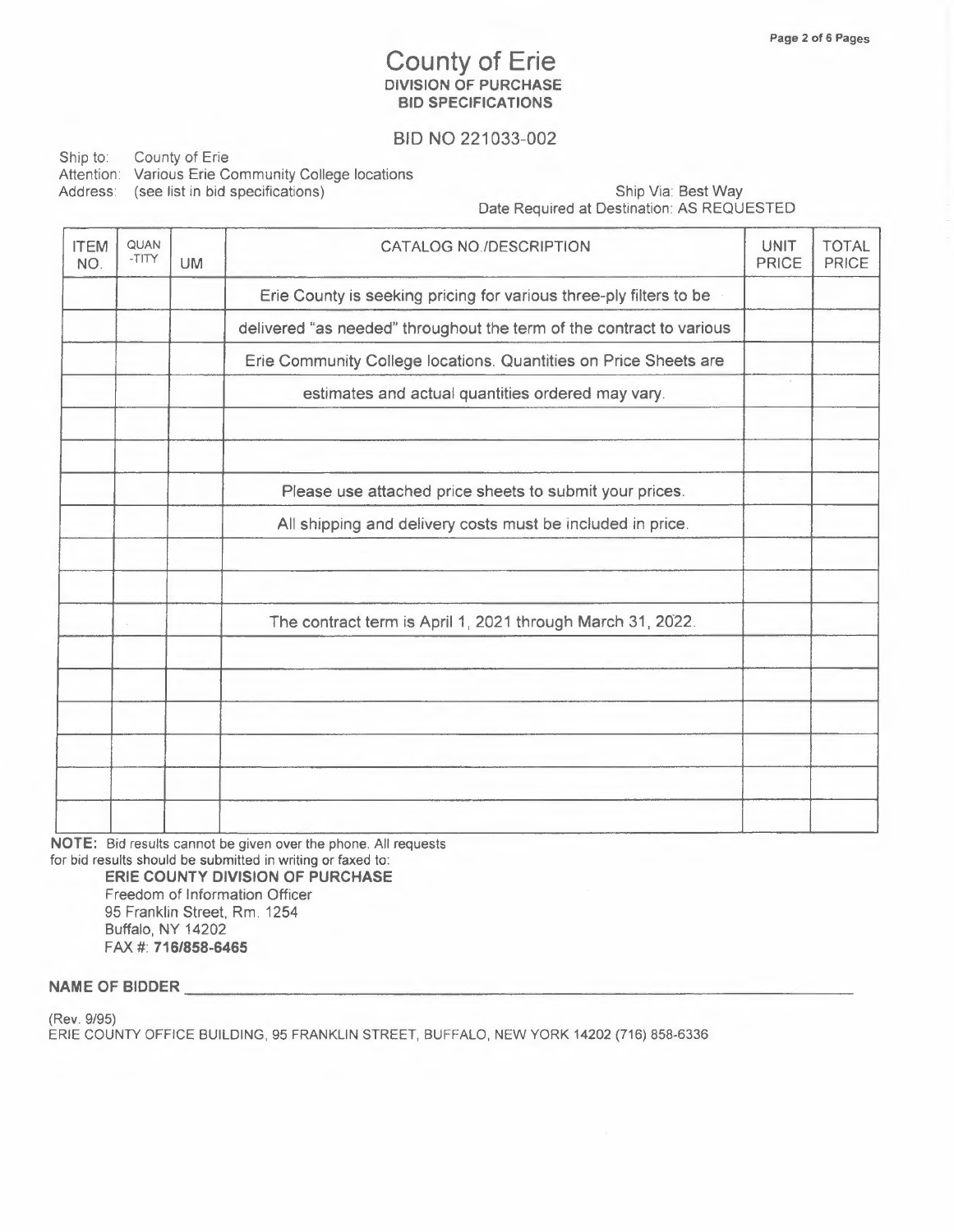#### **Specifications**

#### **General**

Filters shall be 15/40 3-Ply Panel and Link Filters

The quantity sizes and capacities shall be as scheduled or noted on the drawings or other supporting documents.

### **Construction**

The filter media shall consist of a non-woven blend of 100% no. 15 denier polyester with a uniformly penetrated vinyl acetate resin binder (20-23%).

The Antimicrobial treatment will be Ultra-Fresh NM-V2 which is Greenguard certification.

The filter shall have a downstream layer that is composed of a needled, synthetic media that has dual directional strength, insuring filter integrity as it becomes loaded.

The filter shall utilize two distinctive tackifiers, both a wet and dry tack, to maximize filtration.

The filter shall utilize an internal wire support constructed of a 9½ gauge galvanized wire. Cross wires will be utilized on all panels greater than eleven and one quarter inches for added rigidity.

The internal wire support shall be encapsulated between the different piles of synthetic media by a thermally generated seal.

### **Options**

The filter shall be Class 1 per Standard 900 from Underwriters Laboratories.

The filter shall be treated with an EPA Registered Antimicrobial to inhibit the growth of mold, mildew and bacteria. The filters shall be available in a linked panel configuration.

The filter shall be available in a configuration for confined or limited access units.

### **Performance**

Link Filter performance must meet Minimum Efficiency Reporting Value of 8 according to ASHRAE Standards 52.2-1999. A wet tackifier must be applied to assist in retaining particles within the filter. Each link shall have a galvanized frame, heat-sealed between both ply.

Pleated Filters performance must meet the Minimum Efficiency Reporting Value of 8 according to ASHRAE Standards 52.2-1999. The filter shall achieve a minimum E2 value of 55.5% and a minimum E3 value of 59.4%. The filter shall have a final resistance of 1.0W.G.

Viledon MF90s shall have a MERV 14 Efficiency when tested at 1968 cfm per ASHRAE test standard 52.-2. The maximum initial pressure drop of 0.36" W.C. tested at 492 FPM.

The filter shall have a documented maximum initial pressure drop of 0.31 inches WC when tested at 492 FPM. The filter shall be tested to ASHRAE test standard 52.-2 and conducted by an independent lab, and have a MERV 15 Efficiency when tested at 1968 CFM.

The filter shall have a documented burst strength of no less than  $> 12''$  w.g.

The filter shall be certified by Greenguard Environmental Institute Certification No: AC1AF97011-1 low-emitting materials and products.

## **Bid Requirements**

The bidder shall provide, upon request, one (1) nominal size sample filter and an independent ASHRAE report. The bidder shall provide certification from the Greenguard Environmental Institute for low-emitting materials and products, and provide a Certificate of Certification.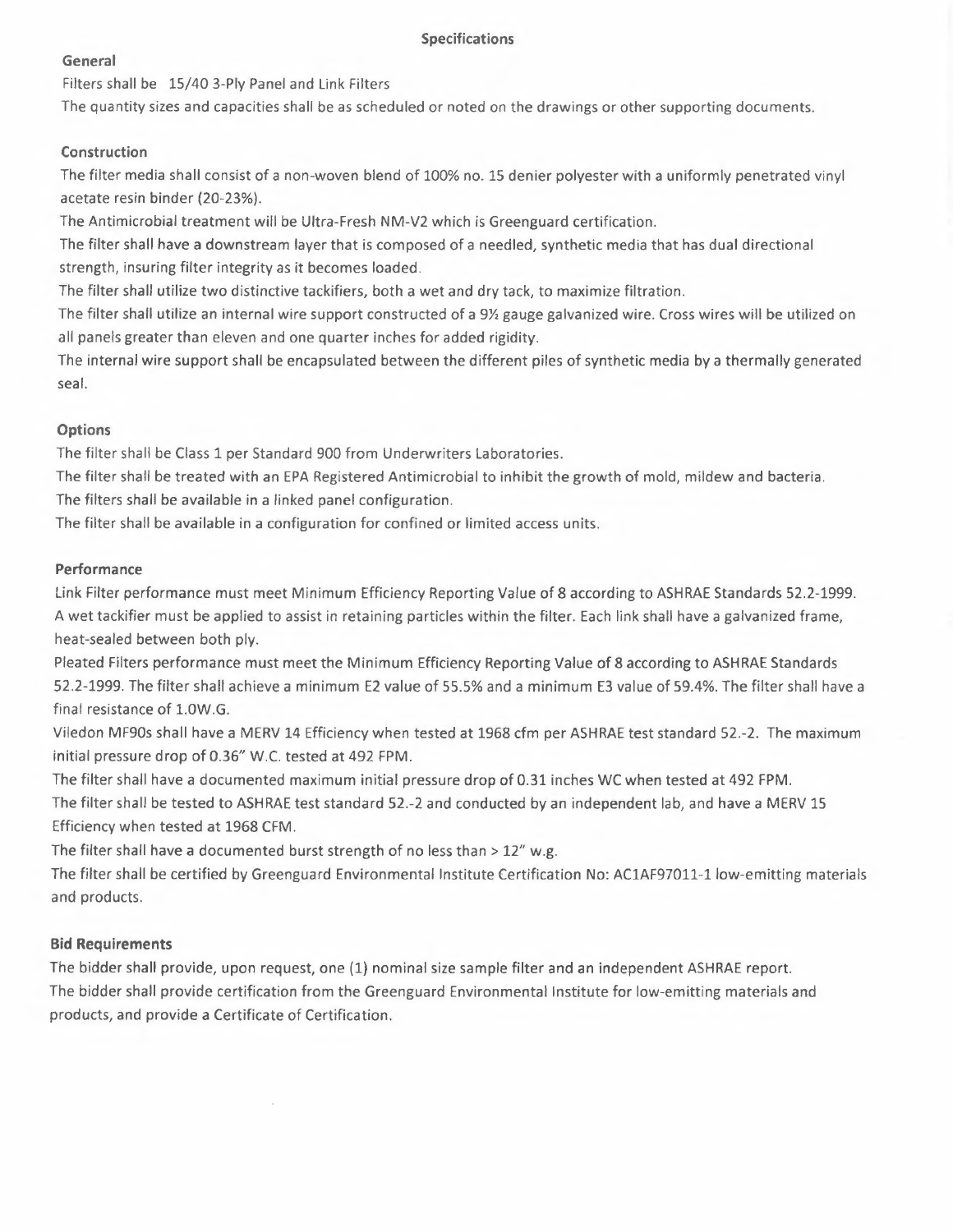|             |                                     |                   | Bid #221033-002                |                   |              |
|-------------|-------------------------------------|-------------------|--------------------------------|-------------------|--------------|
|             |                                     |                   | Filters - ECC<br>PRICING SHEET |                   |              |
| <b>SITE</b> | <b>ESTIMATED</b><br><b>QUANTITY</b> | <b>TYPE</b>       | <b>SIZE</b>                    | <b>PRICE EACH</b> | <b>TOTAL</b> |
| North       | $\overline{2}$                      | 2- Ply Link       | $73/4 \times 66 \times 1$ "    | 8.28              | 416.40       |
| North       | 110                                 | 2- Ply Link       | $8 \times 46 \times 11/4$ "    | 4.40              | 48.40        |
| North       | 8                                   | 2- Ply Link       | 9 1/2 x 33 3/4"                | 4.40              | 35.20        |
| North       | 8                                   | 2- Ply Link       | 9 1/4 x 27 3/4"                | 4.10              | 32.80        |
| North       | $\overline{2}$                      | 2- Ply Link       | 10 3/4 x 39 3/4 x 1"           | 5.00              | 10.00        |
| North       | 8                                   | 2- Ply Link       | 10 3/4 x 38 3/4 x 1"           | 5.00              | 40.00        |
| North       | $6\,$                               | 2- Ply Link       | 20 x 20 x 1"                   | 3.45              | 20,70        |
| North       | $\overline{2}$                      | 3- Ply Link       | 14 x 30 x 1 1/4"               | 8.05              | 16.10        |
| North       | $\overline{2}$                      | 3- Ply Link       | 14 x 48 x 1/4"                 | 12.85             | 25.70        |
| North       | $\bf8$                              | 3- Ply Link       | 16 x 75 x 1 1/4"               | 12.60             | 100.80       |
| North       | 8                                   | 3-Ply Link        | 16 x 32 x 1/4"                 | 9.85              | 78.80        |
| North       | 12                                  | 3- Ply Link       | 16 x 32 x 11/4"                | 9.85              | 118.20       |
| North       | 22                                  | 3- Ply Link       | 16 x 40 x 1 1/4"               | 7.50              | 165.00       |
| North       | 8                                   | 3- Ply Link       | 16 x 50 x 1 1/4"               | 8.40              | 67.20        |
| North       | 8                                   | 3- Ply Link       | 16 x 71 1 1/4"                 | 13.50             | 108.00       |
| North       | $\overline{2}$                      | 3- Ply Link       | 18 x 60 x 1 1/4"               | 14.30             | 28.60        |
| North       | $\overline{4}$                      | 3- Ply Link       | 20 x 30 x 1 1/4"               | 7.45              | 29.80        |
| North       | 16                                  | 3- Ply Link       | 20 x 40 x 1 1/4"               | 8.40              | 134.40       |
| North       | 6                                   | 3- Ply Link       | 20 x 48 x 1 1/4"               | 9.40              | 56.40        |
| North       | 16                                  | 3- Ply Link       | 20 x 50 x 1 1/4"               | 9.40              | 150.40       |
| North       | $\overline{2}$                      | 3- Ply Link       | 20 x 66 x 1 1/4"               | 14.90             | 29.80        |
| North       | 4                                   | 3- Ply Link       | 20 x 70 x 1 1/4"               | 14.90             | 59.80        |
| North       | 12                                  | 3- Ply Link       | 20 x 112 x 1 1/4"              | 26.10             | 313.00       |
| North       | 4                                   | 3- Ply Link       | 24 x 48 x 1 1/4"               | 10.30             | 41.70        |
| North       | $\overline{2}$                      | 3- Ply Link       | 24 x 60 x 1 1/4"               | 14.10             | 28.20        |
| North       | 22                                  | 3- Ply Link       | 25 x 32 x 1 1/4"               | 8.40              | 184.80       |
| North       | $\overline{2}$                      | 3- Ply Link       | 25 x 66 x 1 1/4"               | 16.80             | 33.60        |
| North       | 4                                   | 3- Ply Link       | 30 x 40 x 1 ¼"                 | 25.70             | 102.80       |
| North       | $\overline{4}$                      | 3/PLY Poly Panels | 14 x 28 x 1 1/4"               | 7.50              | 30,00        |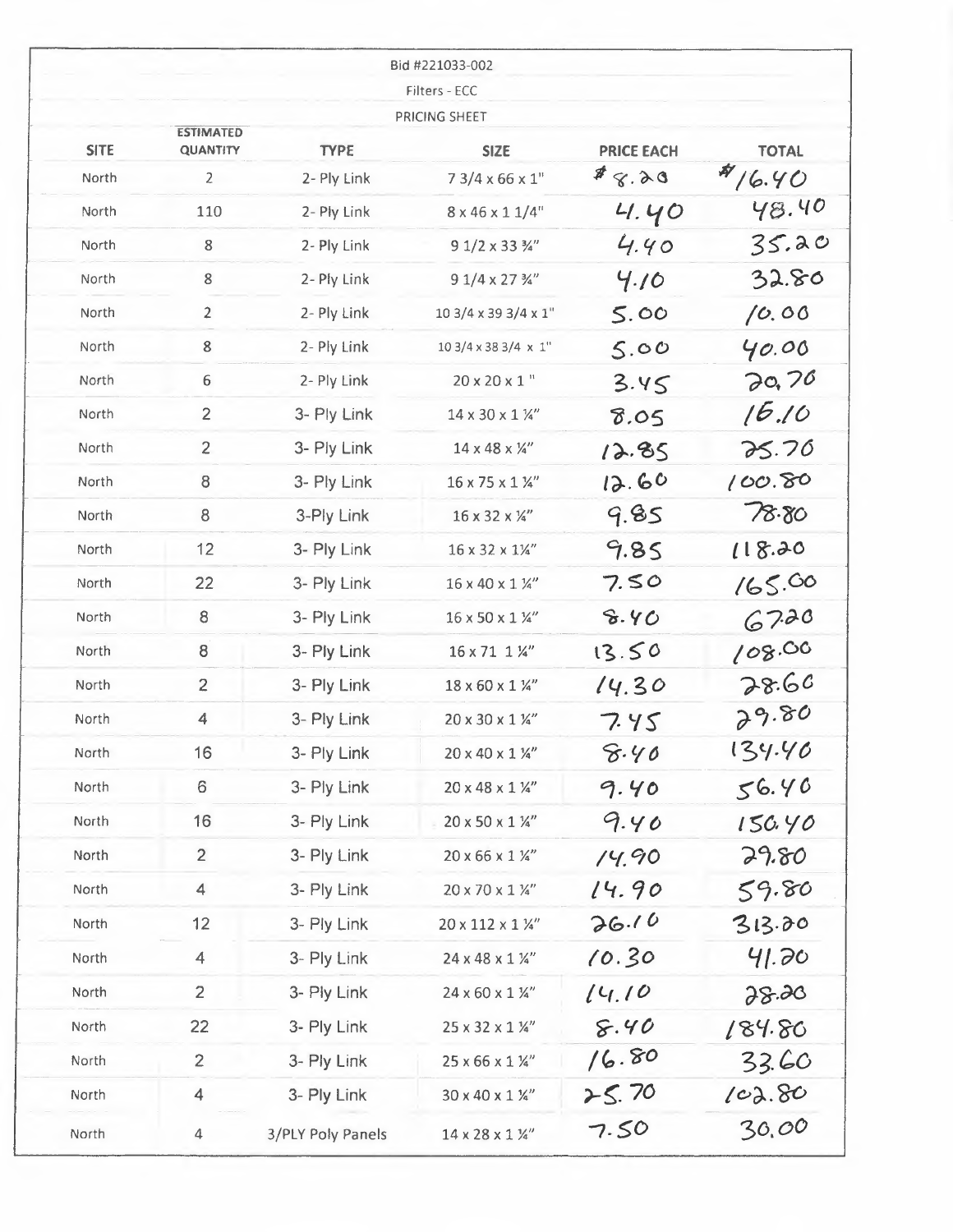|                      | <b>ESTIMATED</b>      |                                  |                                        |                           |                  |
|----------------------|-----------------------|----------------------------------|----------------------------------------|---------------------------|------------------|
| <b>SITE</b><br>North | <b>QUANTITY</b><br>44 | <b>TYPE</b><br>3/PLY Poly Panels | <b>SIZE</b><br>16 x 25 x 1 1/4"        | <b>PRICE EACH</b><br>4.2c | <b>TOTAL</b>     |
|                      | 24                    | 3/PLY Poly Panels                | 16 x 32 x 1 1/4"                       | 9.85                      | 184.80<br>236.46 |
| North                |                       |                                  |                                        |                           | 39.40            |
| North                | $\overline{4}$        | 3/PLY Poly Panels                | 16 x 32 x 1 1/2"                       | 9.85                      |                  |
| North                | $\overline{2}$        | <b>3/PLY Poly Panels</b>         | 20 x 24 x 1 1/4"                       | 4.70                      | 9.40             |
| North                | $\overline{4}$        | 3/PLY Poly Panels                | $20 \times 28 \times 1$ 1/4".          | 10.75                     | 43.00            |
| North                | 6                     | 3/PLY Poly Panels                | 24 x 32 x 1 1/4"                       | 14.75                     | 88.50            |
| North                | $\overline{2}$        | Series 153 Panel                 | $10 \times 14 \times 1$ %"             | 3.90                      | 7.80             |
| North                | 4                     | Series 153 Panel                 | $10 \times 24 \times 1$ 1/4"           | 4.00                      | 16.00            |
| North                | 4                     | Series 153 Panel                 | 14 x 28 x 1 1/4"                       | 4.95                      | 19.80            |
| North                | 12                    | Series 153 Panel                 | 147/8 x 227/8                          | 4.95                      | 59.40            |
| North                | 20                    | Series 153 Panel                 | 17 1/8 x 26 5/8"                       | 5.30                      | 106.00           |
| North                | 8                     | Series 153 Panel                 | 17 3/8 x 34 7/8"                       | 7.90                      | 6320             |
| North                | 28                    | Series 153 Panel                 | 19 5/8 X 22 1/8"                       | 5.36                      | 148.40           |
| North                | $\overline{2}$        | PR-5 Panel                       | $20 \times 20 \times 1$ 1/4"           | 3.55                      | 7.10             |
| North                | 26                    | Z-Line ZL Pleat                  | $12 \times 24 \times 4$ "              | 5.30                      | 137.80           |
| North                | 10                    | Z-Line ZL Pleat                  | $20 \times 20 \times 2$ "              | 3.95                      | 39.50            |
| North                | 36                    | Z-Line ZL Pleat                  | 20 x 24 x 2"                           | 4.60                      | 165.60           |
| North                | $\overline{2}$        | American Air Core Polyester      | 55 7/8" x 3/4" x 65'                   | N/A                       |                  |
| South                | $\overline{2}$        | 3- Ply Link                      | 12 x 72 x 1 1/4"                       | 10.50                     | 71.00            |
| South                | $\mathbf{1}$          | 3- Ply Link                      | $12 \times 118 \times 1$ $\frac{1}{4}$ | 21.55                     | 21.55            |
| South                | $\overline{2}$        | 3- Ply Link                      | 16 x 32 x 11/4"                        | 9.85                      | 19.70            |
| South                | $\overline{4}$        | 3- Ply Link                      | 16 x 40 x 1 1/4"                       | 7.50                      | 30.00            |
| South                | $\overline{2}$        | 3- Ply Link                      | 16 x 50 x 1 1/4"                       | 8.40                      | 16.80            |
| South                | $\overline{c}$        | 3- Ply Link                      | 20 x 30 x 1 1/4"                       | 7.45                      | 14.90            |
| South                | $\mathbf{1}$          | 3- Ply Link                      | 20 x 35 x 1 1/4"                       | 8.65                      | 8.65             |
| South                | 8                     | 3- Ply Link                      | 20 x 40 x 1 1/4"                       | 8.40                      | 67.20            |
| South                | 4                     | 3- Ply Link                      | 20 x 50 x 1 1/4"                       | 9.40                      | 37.60            |
| South                | $\overline{2}$        | 3- Ply Link                      | 20 x 60 x 1 1/4"                       | 12.60                     | 25.20            |
| South                | 2                     | 3- Ply Link                      | 24 x 36 x 1 1/4"                       | 8.65                      | 17.30            |
| South                | $\overline{2}$        | 3- Ply Link                      | 24 x 58 x 1 1/4"                       | 17.80                     | 35.60            |
| South                | $\overline{2}$        | 3- Ply Link                      | 24 x 72 x 1 1/4"                       | 15.40                     | 30.80            |
| South                | 1                     | 3- Ply Link                      | 24 x 108 x 1 1/4"                      | 03.50                     | 23.50            |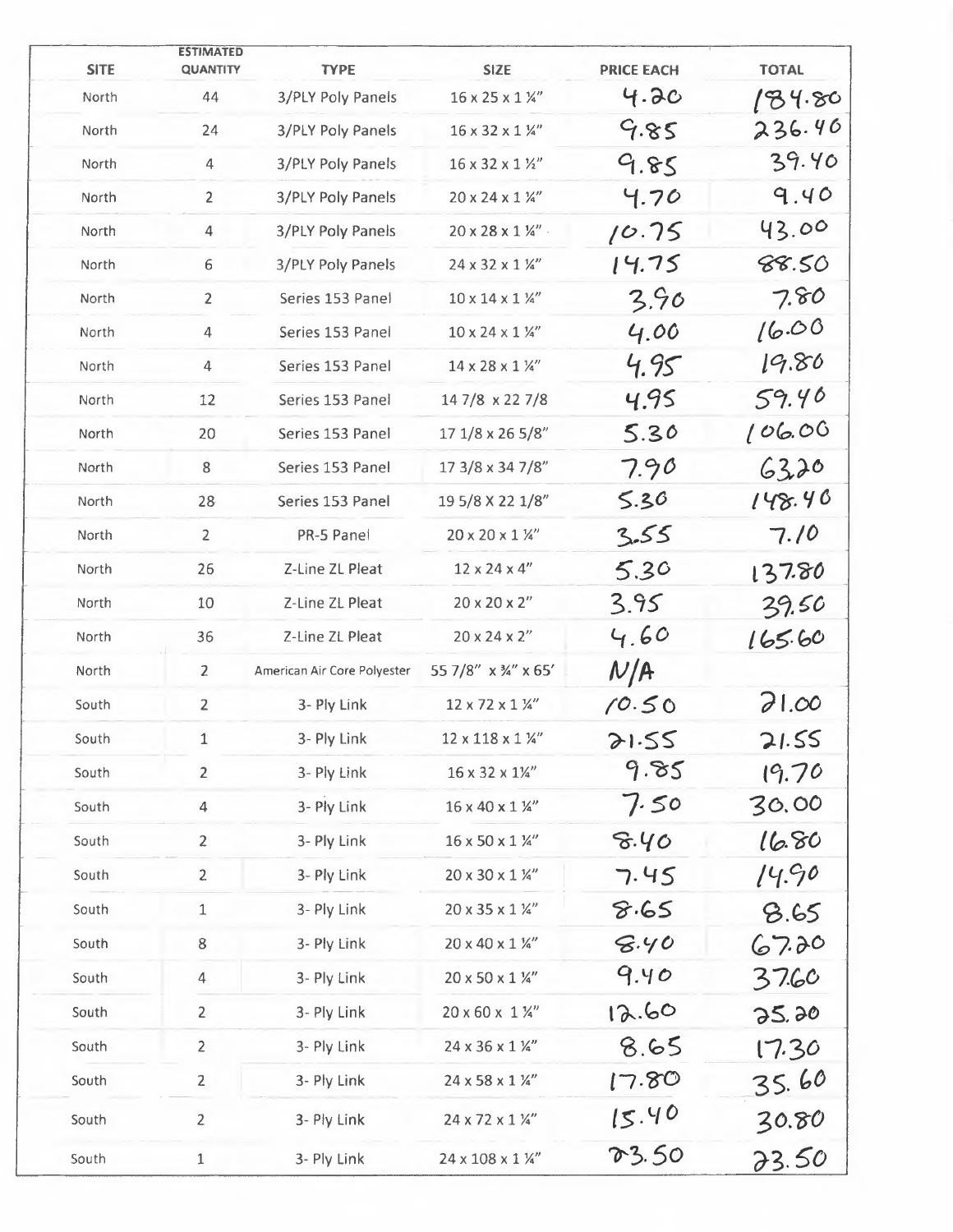| <b>SITE</b> | <b>ESTIMATED</b><br><b>QUANTITY</b> | <b>TYPE</b>                  | <b>SIZE</b>                   | <b>PRICE EACH</b> | <b>TOTAL</b> |
|-------------|-------------------------------------|------------------------------|-------------------------------|-------------------|--------------|
| South       | $\overline{2}$                      | 3- Ply Link                  | 24 x 110 x 1 1/4"             | 27.15             | 54.30        |
| South       | 4                                   | 3- Ply Link                  | $24 \times 116 \times 1$ 1/4" | 27.15             | 108.60       |
| South       | 6                                   | 3- Ply Link                  | 24 x 118 x 1 1/4"             | 28.05             | 168.30       |
| South       | 6                                   | 3- Ply Link                  | 25 x 32 x 1 1/4"              | 8.40              | 50.40        |
| South       | $\mathbf 1$                         | 3- Ply Link                  | 25 x 36 x 1 1/4"              | 9.60              | 9.60         |
| South       | $\mathbf{1}$                        | 3- Ply Link                  | 25 x 48 x 1 1/4"              | 12.60             | 12.60        |
| South       | $\overline{3}$                      | 3- Ply Link                  | 25 x 62 x 1 1/4"              | 14.10             | 42.30        |
| South       | $\overline{2}$                      | 3- Ply Link                  | 30 x 40 x 1 1/4"              | 25.70             | 51.40        |
| South       | $\mathbf{1}$                        | Series 152 Panel             | 15 % x 19 x %"                | 4.40              | 4.40         |
| South       | 16                                  | Series 152 Panel             | $10 \times 36 \times 12''$    | 4.40              | 70.40        |
| South       | 6                                   | Series 152 Panel             | $10 \times 60 \times 3/8$ "   | 8.85              | 53.10        |
| South       | 4                                   | Series 154 Panel             | 20 x 20                       | 4.30              | 17.20        |
| South       | $\overline{2}$                      | Series 154 Panel             | 14 x 30                       | 5.95              | 11.90        |
| South       | $\overline{2}$                      | Series 154 Panel             | 12 x 36                       | 5.95              | 11.90        |
| South       | $\,8\,$                             | Z-Line ZL Pleat              | $12 \times 24 \times 4$ "     | 5.36              | 42.40        |
| South       | 84                                  | <b>Fiberglass Disposable</b> | 18 1/4 x 19 1/2 x 1"          | 4.45              | 373.80       |
| South       | 12                                  | <b>Fiberglass Disposable</b> | 18 1/4" x 27 7/8" x 1         | 5.15              | 61.80        |
| South       | $12$                                | <b>Fiberglass Disposable</b> | 18 %" x 31 7/8" x 1"          | 5.15              | 61.80        |
| South       | 12                                  | Fiberglass Disposable        | 18 1/4" x 43 x 1"             | 7.15              | 85.80        |
| City        | 20                                  | 3- Ply Link                  | 16 x 25 x 1 1/4"              | 4.30              | 84.00        |
| City        | 4                                   | 3- Ply Link                  | 16 x 47 x 1 1/4"              | 8.65              | 34.60        |
| City        | $6\,$                               | 3- Ply Link                  | $20 \times 18 \times 1$ 1/4"  | 6.95              | 41.70        |
| City        | 24                                  | 3- Ply Link                  | 20 x 25 x 1 1/4"              | 4.75              | 114.00       |
| City        | $\overline{2}$                      | 3- Ply Link                  | 20 x 58 x 1 1/4"              | 13.50             | 27.00        |
| City        | $\overline{2}$                      | 3- Ply Link                  | 20 x 96 x 1 1/4"              | 18.80             | 37.60        |
| City        | $\,6\,$                             | 3- Ply Link                  | 20 x 98 x 1 1/4"              | 18.80             | 37.60        |
| City        | 6                                   | 3- Ply Link                  | 25 x 68 x 1 1/4"              | 16.80             | 100.80       |
| City        | $\overline{2}$                      | 3- Ply Link                  | 25 x 96 x 1 1/4"              | 25.15             | 50.30        |
| City        | $\overline{4}$                      | 3- Ply Link                  | 25 x 110 x 1 1/4"             | 27.70             | 110.80       |
| City        | 8                                   | 3- Ply Link                  | 25 x 120 x 1 1/4"             | 28.15             | 225.20       |
| City        | 132                                 | <b>Fiberglass Disposable</b> | 9 %" x 29 %" x %"             | 4.20              | 554.40       |
| City        | 96                                  | <b>Fiberglass Disposable</b> | 9 3/4" x 37 1/4" x 1/2"       | 4.45              | 427.28       |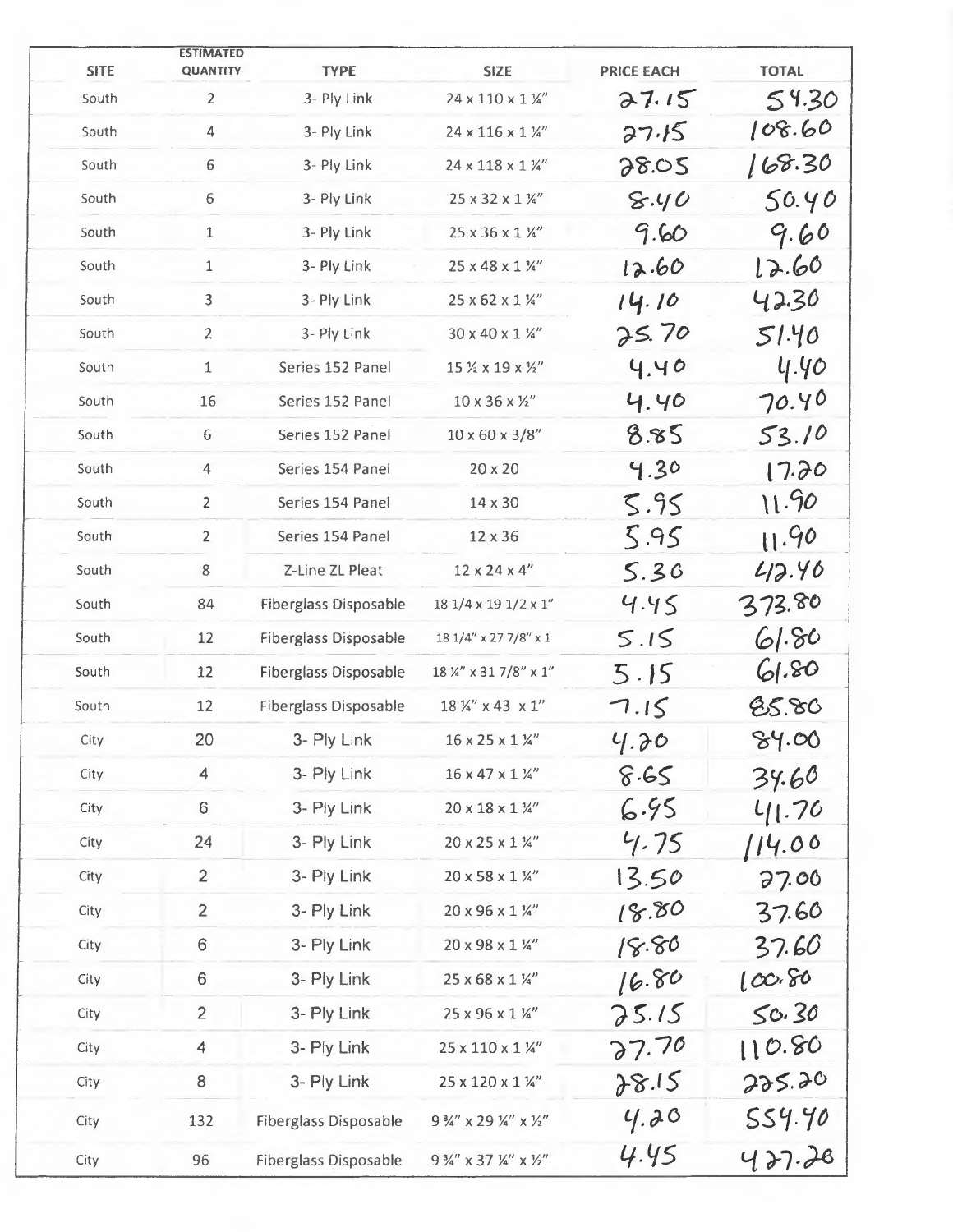| <b>SITE</b>   | <b>ESTIMATED</b><br><b>QUANTITY</b> | <b>TYPE</b>                  | <b>SIZE</b>                                                | <b>PRICE EACH</b> | <b>TOTAL</b>  |
|---------------|-------------------------------------|------------------------------|------------------------------------------------------------|-------------------|---------------|
| City          | 12                                  | <b>Fiberglass Disposable</b> | $9\frac{3}{4}$ " x 23 1/2" x 1/2"                          | 4.00              | 48.00         |
| City          | 12                                  | <b>Fiberglass Disposable</b> | 9 %" x 31 %" x 1/2"                                        | 4.45              | 53.40         |
| City          | 12                                  | <b>Fiberglass Disposable</b> | $9$ $\frac{1}{2}$ " x 21 $\frac{1}{2}$ " x $\frac{1}{2}$ " | 4.00              | 48.00         |
| City          | 12                                  | <b>Fiberglass Disposable</b> | $18 \times 25 \times 1$ "                                  | 2.50              | 30.00         |
| City          | 12                                  | <b>Fiberglass Disposable</b> | 18 1/2" x 30 1/2" x 1/2"                                   | 5.15              | 61.80         |
| City          | 12                                  | Fiberglass Disposable        | 21 1/2" x 34 1/2" 1/2"                                     | 5.70              | 68.40         |
| City          | 12                                  | <b>Fiberglass Disposable</b> | 21 1/2" x 46 1/2" 1/2"                                     | 7.90              | 94.80         |
| Athletic Ctr. | 12                                  | <b>Fiberglass Disposable</b> | $9$ 1/2" x 21 1/2" x 1/2"                                  | 4.00              | 48.00         |
| Athletic Ctr. | 12                                  | <b>Fiberglass Disposable</b> | $9\frac{3}{4}$ " x 27 $\frac{1}{2}$ x 1/2"                 | 4.20              | 50.46         |
| Athletic Ctr. | 24                                  | <b>Fiberglass Disposable</b> | $18 \times 25 \times 1$ "                                  | 2.50              | 60.00         |
| Athletic Ctr. | 12                                  | <b>Fiberglass Disposable</b> | 18 1/2" x 30 1/2" x 1/2"                                   | 5.15              | 61.80         |
| Athletic Ctr. | 24                                  | <b>Fiberglass Disposable</b> | $19 \times 27 \times 12''$                                 | 5.15              | 123.60        |
| Athletic Ctr. | 12                                  | <b>Fiberglass Disposable</b> | 21 1/2" x 34 1/2" 1/2"                                     | 5.70              | 68.40         |
| Athletic Ctr. | 12                                  | <b>Fiberglass Disposable</b> | 21 1/2" x 46 1/2" 1/2"                                     | 7.85              | 94.20         |
| Athletic Ctr. | 12                                  | Z-Line ZL Pleat              | $12 \times 24 \times 4$ "                                  | 5.30              | 63.60         |
| Athletic Ctr. | 80                                  | Z-Line ZL Pleat              | $16 \times 20 \times 2$ "                                  | 3.40              | 272.00        |
| Athletic Ctr. | 8                                   | Z-Line ZL Pleat              | $16 \times 25 \times 2$ "                                  | 3.85              | 3080          |
| Athletic Ctr. | 128                                 | Z-Line ZL Pleat              | $20 \times 20 \times 2$ "                                  | 3.95              | 505.60        |
| Athletic Ctr. | 68                                  | Z-Line ZL Pleat              | $20 \times 20 \times 4$ "                                  | 6.05              | 411.40        |
| Athletic Ctr. | 64                                  | Z-Line ZL Pleat              | $20 \times 24 \times 4$ "                                  | 7.06              | 448.00        |
| Athletic Ctr. | 6                                   | Z-Line ZL Pleat              | 20 x 25 x 2"                                               | 4.50              | 27.00         |
| Athletic Ctr. | 12                                  | Z-Line ZL Pleat              | $20 \times 25 \times 4$ "                                  | 7.00              | 84.00         |
| Athletic Ctr. | 12                                  | Z-Line ZL Pleat              | $24 \times 24 \times 4$ "                                  | 7.95              | 95.40         |
| Athletic Ctr. | 80                                  | Z-Line MR-11                 | 16 x 20 x 4"                                               | 7.70              | 616.00        |
| Athletic Ctr. | 8                                   | Z-Line MR-11                 | 16 x 25 x 4"                                               | 8.95              | 71.60         |
| Athletic Ctr. | 128                                 | Z-Line MR-11                 | $20 \times 20 \times 4$ "                                  | 9.70              | 1177.60       |
| Athletic Ctr. | 96                                  | Hoghair                      | $16 \times 25 \times 1$                                    | 3.80              | 364.80        |
| Athletic Ctr. | 18                                  | Aeolus Mini Pleat            | $20 \times 20 \times 4$ "                                  | N/F               | No Eddiciano  |
| Athletic Ctr. | 24                                  | Aeolus Mini Pleat            | $20 \times 24 \times 4$ "                                  | $N/\beta$         | No Efficiency |
| Athletic Ctr. | 6                                   | Aeolus Mini Pleat            | $24 \times 24 \times 4$ "                                  |                   |               |

 $\overline{\phantom{a}}$